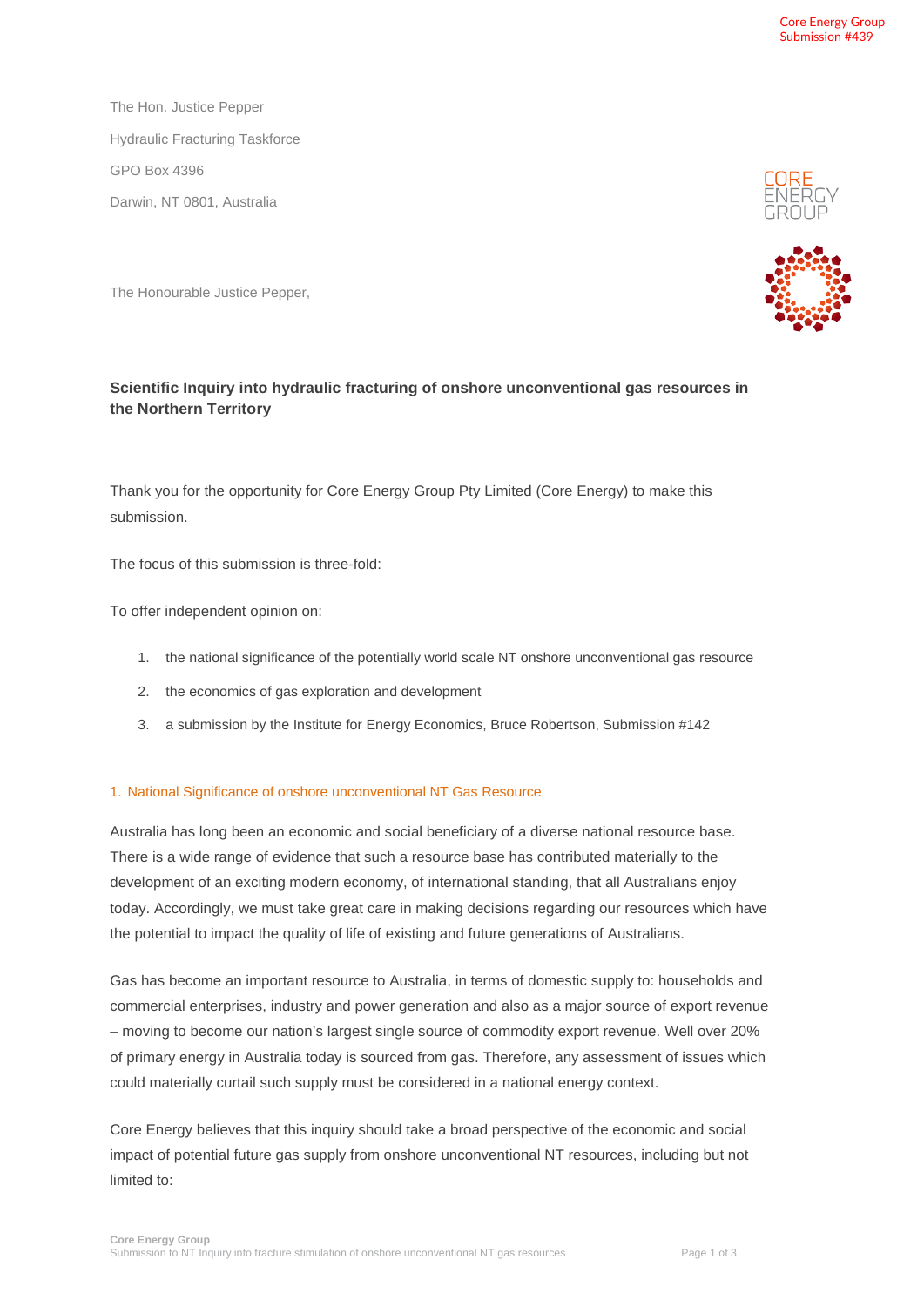- The potential to develop an internationally competitive cost of supply (see below) with benefits for households, small to mid-size business and larger industrial customers
- The potential to supply cleaner fuel (half emissions of coal) to generate electricity as we move to retire low cost but higher emitting coal generation facilities over the coming decade.
- The value of potential exports by linking to existing LNG hubs, with consequences for royalty and export revenue and thus budgets and terms of trade
- **Employment and associated broader economic multipliers**
- **Regional economic development**
- Optimisation of existing and planned infrastructure

## 2. Economics of Gas Supply

Too often today analysts and commentators make statements and present arguments which lack adequate fact base and analytical rigour. Core Energy Group has provided expert advice on the majority of Australia's gas resource projects over the last 15 years, and longer if prior industry experience of its employees is included. That said we are an independent energy specialist and provide expert support to stakeholders along the complete value chain.

Core Energy believes it is important to ensure that any reference to the economics of exploration and development, as it relates to onshore NT unconventional gas resources, is based on rigorous analysis.

Core Energy is of the view that there is a probability in the order of or greater than 50% (qualitatively assessed based on multi decades of experience and quantitative analysis), that any large-scale discovery of gas resource in NT will be economic. As with any other discovered petroleum resource where there is uncertainty around economic viability, an appraisal program to determine well deliverability should clarify the economic viability of the resource.

Factors which must be considered in a rigorous analysis of the economics of gas resource include:

- Potential resource size/scale and scale of sales gas production
- Well productivity initial rate, decline and Expected Ultimate Recovery
- Gas specification and product realised prices
- Timing of development and production
- Capital cost including drilling and completion, gathering, compression, processing, transmission connection and savings to be expected from economies of scale , technical innovation and improved performance associated with long term capital projects
- Operating cost maintenance, consumables, utility costs, labour and other materials and savings associated with long term strategic contracting and work place efficiencies
- **Taxes and royalties**